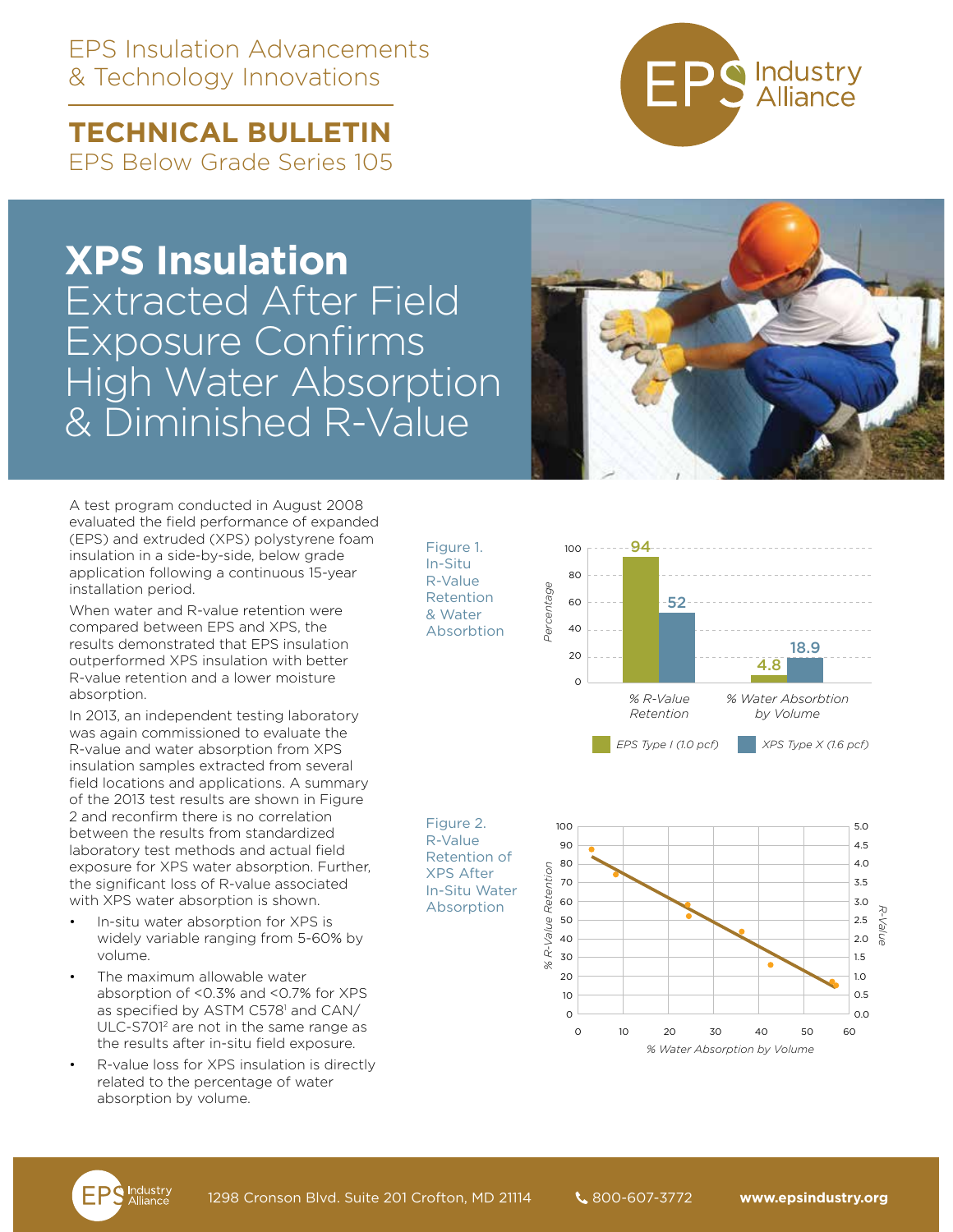

# Laboratory Versus In-Situ Test Methodology

### In-Situ XPS Test Methodology

The XPS samples were excavated under the supervision of the independent laboratory to conduct R-value and water absorption measurements. Samples from four different locations and applications were selected for testing. Two specimens were evaluated from each location. The R-value retention and moisture absorption percent for the individual samples were analyzed.

Specimens were tested for thermal resistance using ASTM C518 *"Standard Test Method for Steady-State Thermal Transmission Properties by Means of the Heat Flow Apparatus"* immediately after excavation. Moisture content was determined by measuring the sample weight at the time of removal and again after being oven dried.

### Standardized Test Methods

The most common laboratory test methods to evaluate moisture absorption call for partial or full submersion conditions that do not replicate exposure in field applications. Standardized laboratory submersion test methods are typically conducted with 1-inch thick samples that are submerged for 24 or 96 hours. These basic laboratory test methods were not developed for predicting in-situ performance, but are intended for use in specifications as a means of product quality control.

Building insulations are subjected to a wide range of conditions and must maintain their performance over extended periods of time. In this context the value of in-situ test data is crucial and more important than basic laboratory test methods.



*Studies show that as much as 25% of energy loss from a structure can be attributed to a lack of insulation. Insulation R-value is directly correlated to maximum energy efficiency in a building envelope; higher R-values translate into increased savings. It is important to understand that in-situ water absorption can diminish the thermal performance of building materials and designers must account for this when evaluating different insulation choices.*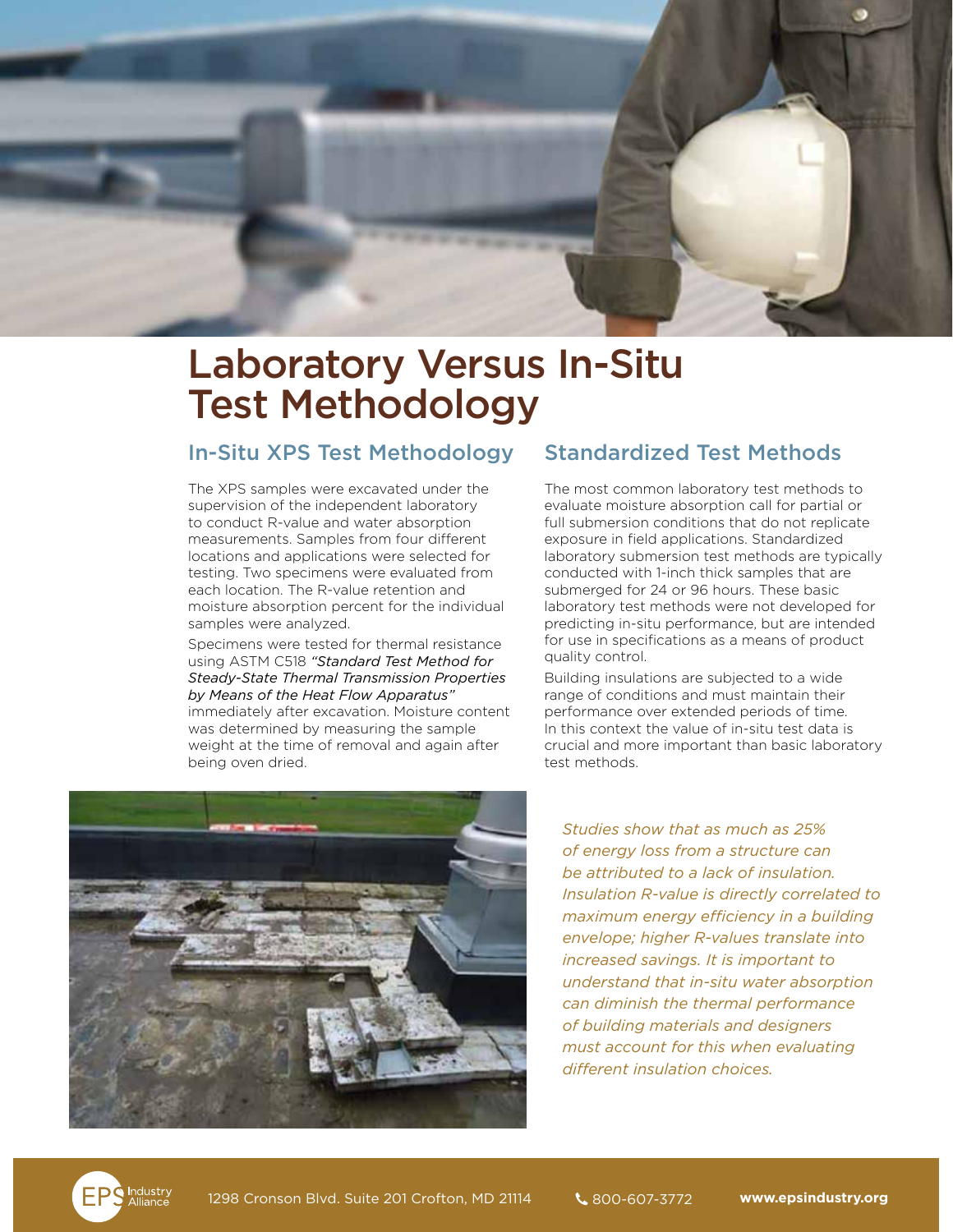## XPS Moisture & R-value Retention Percentages



Below Grade Insulation St. Paul, MN



Roadway Insulation Minneapolis, MN



Roof A Wasilla, AK



Roof B Wasilla, AK





*Retention*

*by Volume*